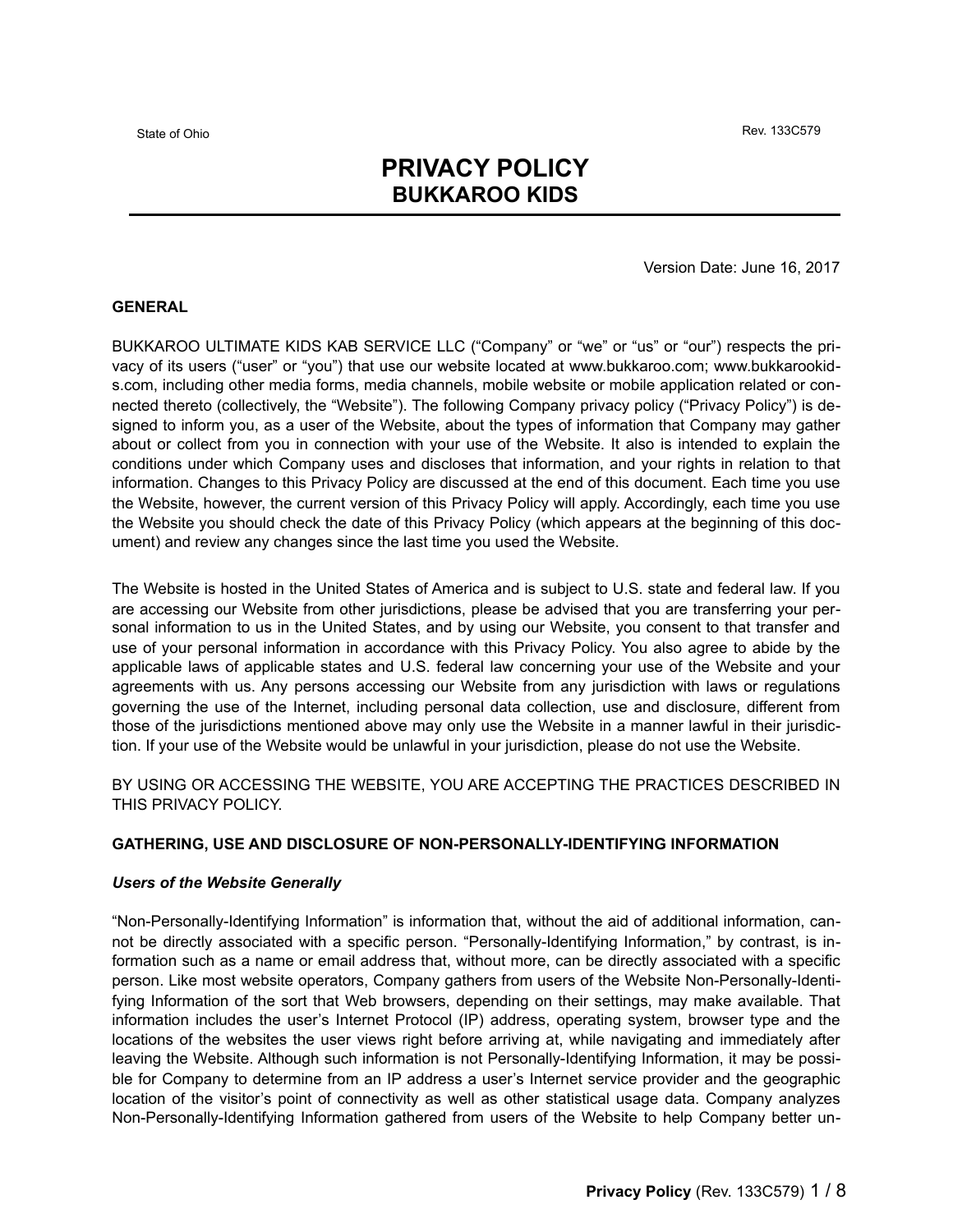derstand how the Website is being used. By identifying patterns and trends in usage, Company is able to better design the Website to improve users' experiences, both in terms of content and ease of use. From time to time, Company may also release the Non-Personally-Identifying Information gathered from Website users in the aggregate, such as by publishing a report on trends in the usage of the Website.

# *Web Cookies*

A "Web Cookie" is a string of information which assigns you a unique identification that a website stores on a user's computer, and that the user's browser provides to the website each time the user submits a query to the website. We use cookies on the Website to keep track of services you have used, to record registration information regarding your login name and password, to record your user preferences, to keep you logged into the Website and to facilitate purchase procedures. Company also uses Web Cookies to track the pages that users visit during each Website session, both to help Company improve users' experiences and to help Company understand how the Website is being used. As with other Non-Personally-Identifying Information gathered from users of the Website, Company analyzes and discloses in aggregated form information gathered using Web Cookies, so as to help Company, its partners and others better understand how the Website is being used. COMPANY USERS WHO DO NOT WISH TO HAVE WEB COOKIES PLACED ON THEIR COMPUTERS SHOULD SET THEIR BROWSERS TO REFUSE WEB COOKIES BEFORE ACCESSING THE WEBSITE, WITH THE UNDERSTANDING THAT CERTAIN FEATURES OF THE WEBSITE MAY NOT FUNCTION PROPERLY WITHOUT THE AID OF WEB COOK-IES. WEBSITE USERS WHO REFUSE WEB COOKIES ASSUME ALL RESPONSIBILITY FOR ANY RE-SULTING LOSS OF FUNCTIONALITY.

# *Third-Party Advertisers*

We may use third-party advertising companies to serve ads when you visit the Website. These companies may use information (not including any Personally-Identifying Information) about your visits to the Website and other websites that are contained in Web Cookies in order to provide advertisements about goods and services of interest to you. Using a tool created by the Network Advertising Initiative, you can opt out of several third-party ad servers' and networks' Web Cookies simultaneously. If you would like more information about this practice and to know your choices about not having this information used by these companies, please follow the following links: http://networkadvertising.org/managing/ [opt\\_out.asp, http://preferences-mgr.truste.com/, or http://www.aboutads.info/choices/. Please contact us if](http://networkadvertising.org/managing/opt_out.asp) you would like to know the identity of the third-party advertising companies we are currently using to serve ads.

We may allow advertisers to choose the characteristics of users who will see their advertisements, and we may use any of the Non-Personally Identifying Information we have collected (including information you may have decided not to show to other users, such as your birth year or other sensitive personal information or preferences) to select the appropriate audience for those advertisements. We do not identify you to the advertiser.

## *Web Beacons*

A "Web Beacon" is an object that is embedded in a web page or email that is usually invisible to the user and allows website operators to check whether a user has viewed a particular web page or an email. Company may use Web Beacons on the Website and in emails to count users who have visited particular pages, viewed emails and to deliver co-branded services. Web Beacons are not used to access users' Personally-Identifying Information. They are a technique Company may use to compile aggregated statistics about Website usage. Web Beacons collect only a limited set of information, including a Web Cookie number, time and date of a page or email view and a description of the page or email on which the Web Beacon resides. You may not decline Web Beacons. However, they can be rendered ineffective by declin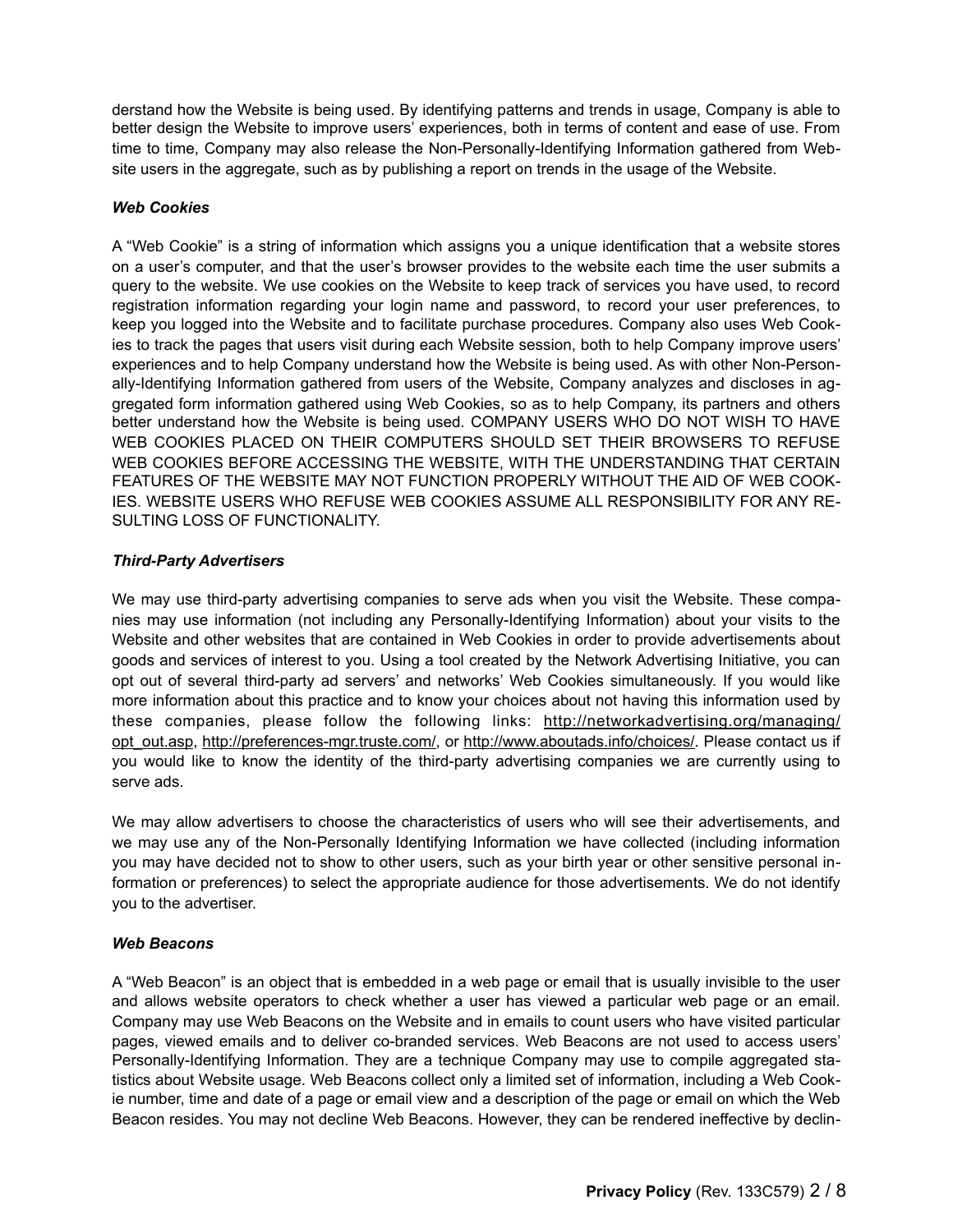ing all Web Cookies or modifying your browser setting to notify you each time a Web Cookie is tendered, permitting you to accept or decline Web Cookies on an individual basis.

# *Analytics*

We may use third-party vendors, including Google, who use first-party cookies (such as the Google Analytics cookie) and third-party cookies (such as the DoubleClick cookie) together to inform, optimize and serve ads based on your past activity on the Website, including Google Analytics for Display Advertising. The information collected may be used to, among other things, analyze and track data, determine the popularity of certain content and better understand online activity. If you do not want any information to be collected and used by Google Analytics, you can install an opt-out in your web browser (https://tools. google.com/dlpage/gaoptout/) and/or opt out from Google Analytics for Display Advertising or the Google Display Network by using Google's Ads Settings ([www.google.com/settings/ads\)](http://www.google.com/settings/ads).

# *Aggregated and Non-Personally-Identifying Information*

We may share aggregated and Non-Personally Identifying Information we collect under any of the above circumstances. We may also share it with third parties and our affiliate companies to develop and deliver targeted advertising on the Website and on websites of third parties. We may combine Non-Personally Identifying Information we collect with additional Non-Personally Identifying Information collected from other sources. We also may share aggregated information with third parties, including advisors, advertisers and investors, for the purpose of conducting general business analysis. For example, we may tell our advertisers the number of visitors to the Website and the most popular features or services accessed. This information does not contain any Personally-Identifying Information and may be used to develop website content and services that we hope you and other users will find of interest and to target content and advertising.

# *Mobile Device Additional Terms*

- **Mobile Device**. If you use a mobile device to access the Website or download any of our applications, we may collect device information (such as your mobile device ID, model and manufacturer), operating system, version information and IP address.
- **Geo-Location Information**. Unless we have received your prior consent, we do not access or track any location-based information from your mobile device at any time while downloading or using our mobile application or our services, except that it may be possible for Company to determine from an IP address the geographic location of your point of connectivity, in which case we may gather and use such general location data.
- **Push Notifications**. We send you push notifications if you choose to receive them, letting you know when someone has sent you a message or for other service-related matters. If you wish to opt-out from receiving these types of communications, you may turn them off in your device's settings.
- **Mobile Analytics.** We use mobile analytics software to allow us to better understand the functionality of our mobile software on your phone. This software may record information, such as how often you use the application, the events that occur within the application, aggregated usage, performance data and where the application was downloaded from. We do not link the information we store within the analytics software to any Personally-Identifying Information you submit within the mobile application.

## **SOCIAL MEDIA**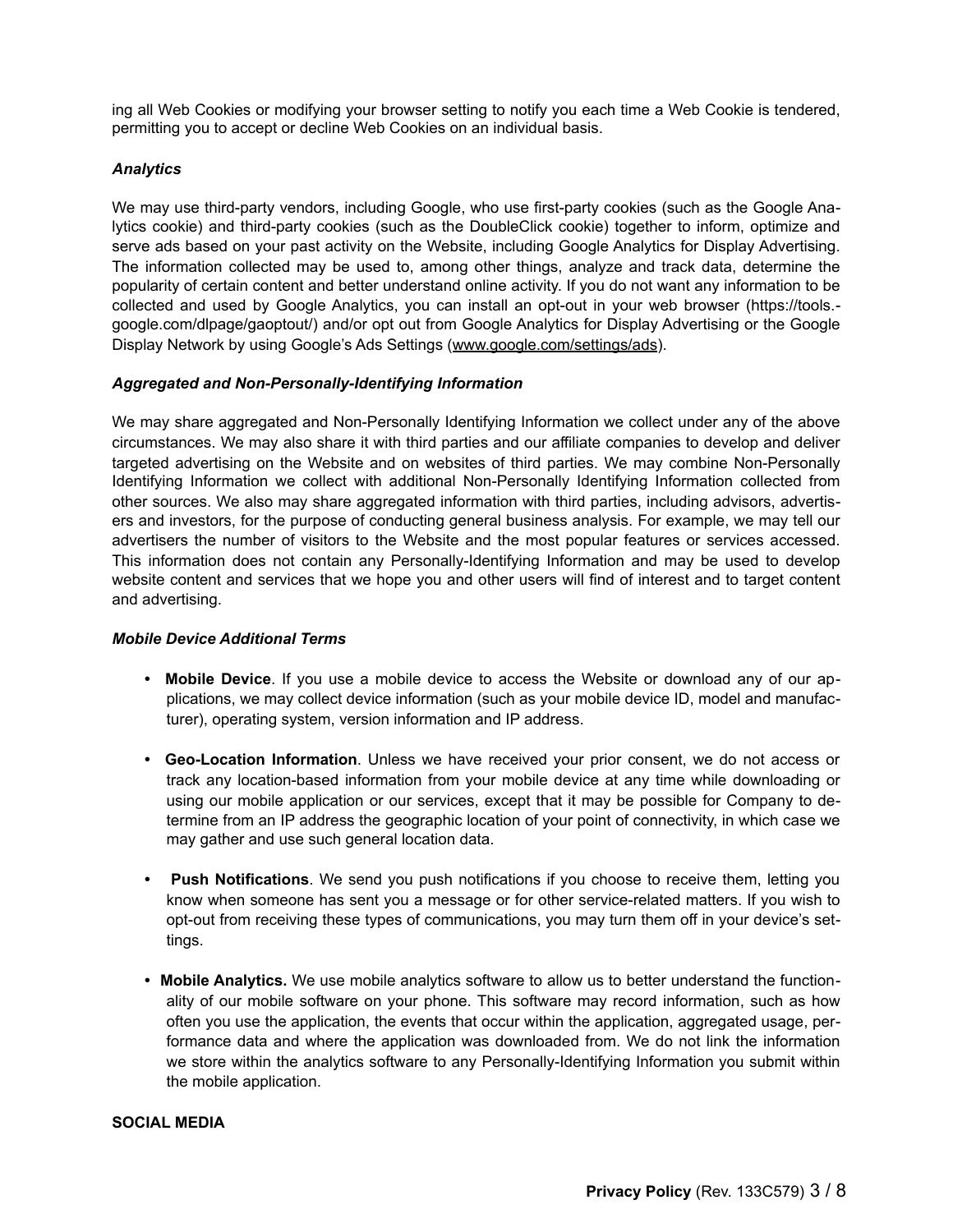We may use hyperlinks on the Website which will redirect you to a social network if you click on the respective link. However, when you click on a social plug-in, such as Facebook's "Like" button, Twitter's "tweet" button or the Google+, that particular social network's plugin will be activated and your browser will directly connect to that provider's servers. If you do not use these buttons, none of your data will be sent to the respective social network's plugin provider. So for example, when you click on the Facebook's "Like" button on the Website, Facebook will receive your IP address, the browser version and screen resolution, and the operating system of the device you have used to access the Website. Settings regarding privacy protection can be found on the websites of these social networks and are not within our control.

# **COLLECTION, USE AND DISCLOSURE OF PERSONALLY-IDENTIFYING INFORMATION**

# *Website Registration*

As defined above, Personally-Identifying Information is information that can be directly associated with a specific person. Company may collect a range of Personally-Identifying Information from and about Website users. Much of the Personally-Identifying Information collected by Company about users is information provided by users themselves when (1) registering for our service, (2) logging in with social network credentials, (3) participating in polls, contests, surveys or other features of our service, or responding to offers or advertisements, (4) communicating with us, (5) creating a public profile or (6) signing up to receive newsletters. That information may include each user's name, address, email address and telephone number, and, if you transact business with us, financial information such as your payment method (valid credit card number, type, expiration date or other financial information). We also may request information about your interests and activities, your gender, age, date of birth, username, hometown and other demographic or relevant information as determined by Company from time to time. Users of the Website are under no obligation to provide Company with Personally-Identifying Information of any kind, with the caveat that a user's refusal to do so may prevent the user from using certain Website features.

BY REGISTERING WITH OR USING THE WEBSITE, YOU CONSENT TO THE USE AND DISCLOSURE OF YOUR PERSONALLY-IDENTIFYING INFORMATION AS DESCRIBED IN THIS "COLLECTION, USE AND DISCLOSURE OF PERSONALLY-IDENTIFYING INFORMATION" SECTION.

# *Online Postings*

Certain Personally-Identifying Information collected from users may be disclosed as a matter of course as a result of your use of the Website. We may provide areas on the Website where you can post reviews and other information relating to your activities on the Website. Such postings are governed by our Terms of Use. In addition, such postings may appear on other websites or when searches are executed on the subject of your posting. Also, whenever you voluntarily disclose personal information on publicly-viewable web pages, that information will be publicly available and can be collected and used by others. For example, if you post your email address, you may receive unsolicited messages. We cannot control who reads your posting or what other users may do with the information you voluntarily post, so we encourage you to exercise discretion and caution with respect to your personal information. USERS ASSUME ALL RE-SPONSIBILITY FOR ANY LOSS OF PRIVACY OR OTHER HARM RESULTING FROM THEIR VOLUN-TARY DISCLOSURE OF PERSONALLY IDENTIFYING INFORMATION.

# *Company Communications*

We may occasionally use your name and email address to send you notifications regarding new services offered by the Website that we think you may find valuable. We may also send you service-related announcements from time to time through the general operation of the service. Generally, you may opt out of such emails at the time of registration or through your account settings, though we reserve the right to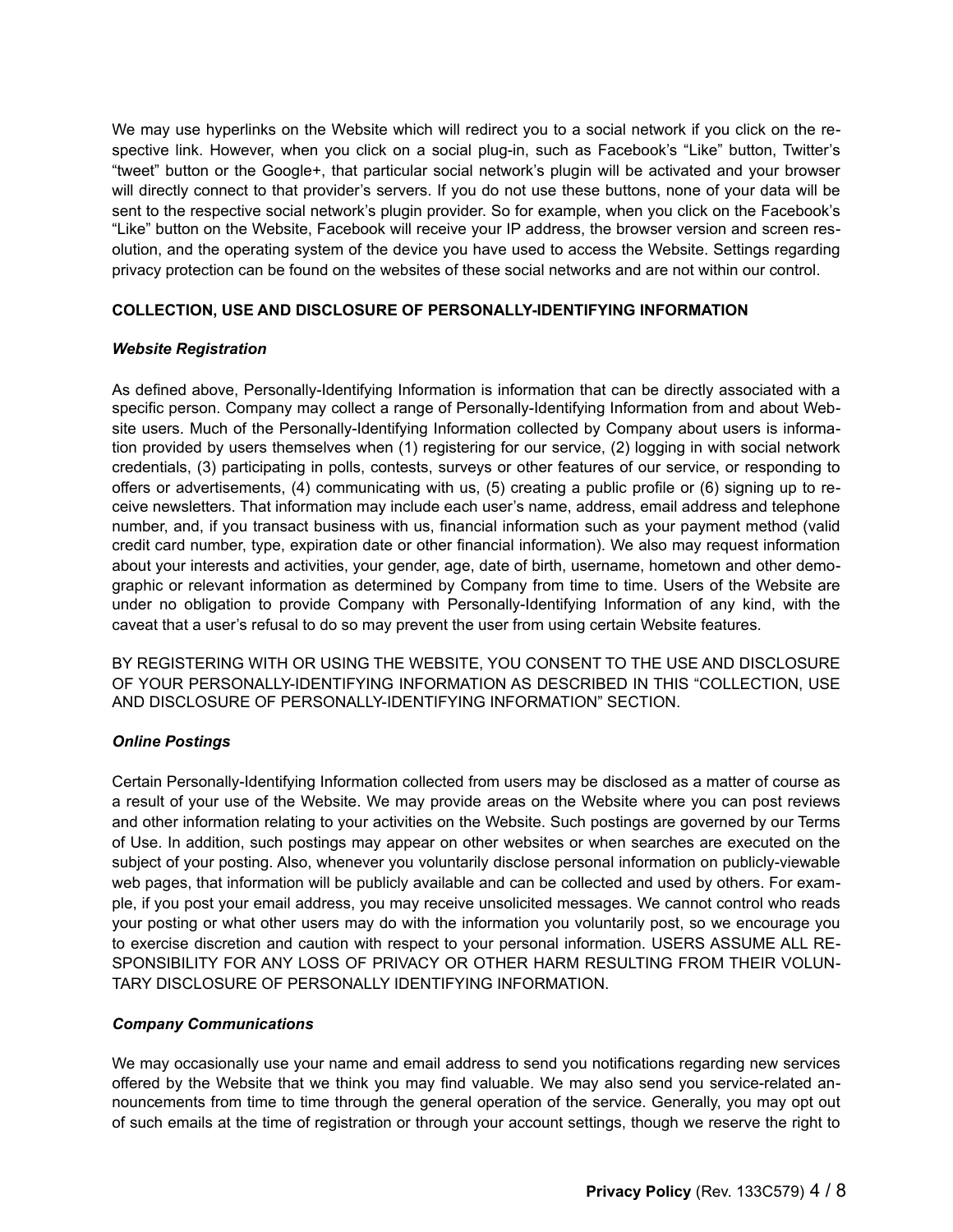send you notices about your account, such as service announcements and administrative messages, even if you opt out of all voluntary email notifications.

# *Company Disclosures*

Company will disclose Personally-Identifying Information under the following circumstances:

- **By Law or to Protect Rights.** When we believe disclosure is appropriate, we may disclose Personally-Identifying Information in connection with efforts to investigate, prevent or take other action regarding illegal activity, suspected fraud or other wrongdoing; to protect and defend the rights, property or safety of Company, our users, our employees or others; to comply with applicable law or cooperate with law enforcement; to enforce our Terms of Use or other agreements or policies, in response to a subpoena or similar investigative demand, a court order or a request for cooperation from a law enforcement or other government agency; to establish or exercise our legal rights; to defend against legal claims; or as otherwise required by law. In such cases, we may raise or waive any legal objection or right available to us.
- **Marketing Communications.** Unless users opt-out from receiving Company marketing materials upon registration, Company may email users about products and services that Company believes may be of interest to them. If you wish to opt-out of receiving marketing materials from Company, you may do so by following the unsubscribe link in the email communications, by going to your account settings (if applicable) or contacting us using the contact information below.
- **Third-Party Service Providers.** We may share your Personally-Identifying Information, which may include your name and contact information (including email address) with our authorized service providers that perform certain services on our behalf. These services may include fulfilling orders, providing customer service and marketing assistance, performing business and sales analysis, supporting the Website's functionality and supporting contests, sweepstakes, surveys and other features offered through the Website. We may also share your name, contact information and credit card information with our authorized service providers who process credit card payments. These service providers may have access to personal information needed to perform their functions but are not permitted to share or use such information for any other purpose.
- **Business Transfers; Bankruptcy.** Company reserves the right to transfer all Personally-Identifying Information in its possession to a successor organization in the event of a merger, acquisition, bankruptcy or other sale of all or a portion of Company's assets. Other than to the extent ordered by a bankruptcy or other court, the use and disclosure of all transferred Personally-Identifying Information will be subject to this Privacy Policy, or to a new privacy policy if you are given notice of that new privacy policy and are given an opportunity to affirmatively opt-out of it. Personally-Identifying Information submitted or collected after a transfer, however, may be subject to a new privacy policy adopted by the successor organization.

## *Changing Personally-Identifying Information; Account Termination*

You may at any time review or change your Personally-Identifying Information by going to your account settings (if applicable) or contacting us using the contact information below. Upon your request, we will deactivate or delete your account and contact information from our active databases. Such information will be deactivated or deleted as soon as practicable based on your account activity and accordance with our deactivation policy and applicable law. To make this request, either go to your account settings (if applicable) or contact us as provided below. We will retain in our files some Personally-Identifying Information to prevent fraud, to troubleshoot problems, to assist with any investigations, to enforce our Terms of Use and to comply with legal requirements as is permitted by law. Therefore, you should not expect that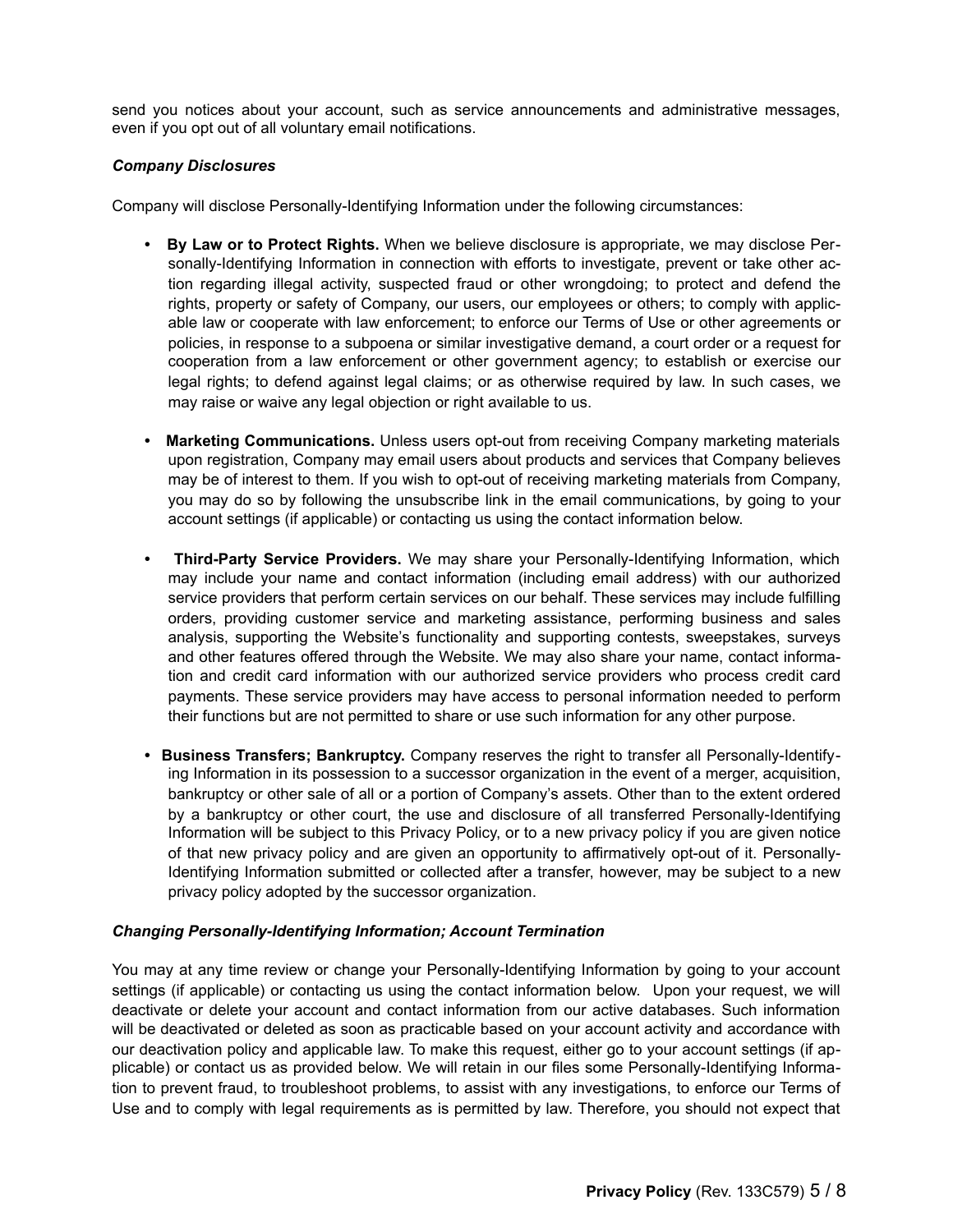all your Personally-Identifying Information will be completely removed from our databases in response to your requests. Additionally, we keep a history of changed information to investigate suspected fraud with your account.

# *General Use*

Company uses the Personally-Identifying Information in the file we maintain about you, and other information we obtain from your current and past activities on the Website (1) to deliver the products and services that you have requested; (2) to manage your account and provide you with customer support; (3) to communicate with you by email, postal mail, telephone and/or mobile devices about products or services that may be of interest to you either from us, our affiliate companies or other third parties; (4) to develop and display content and advertising tailored to your interests on the Website and other sites; (5) to resolve disputes and troubleshoot problems; (6) to measure consumer interest in our services; (7) to inform you of updates; (8) to customize your experience; (9) to detect and protect us against error, fraud and other criminal activity; (10) to enforce our Terms of Use; and (11) to do as otherwise described to you at the time of collection. At times, we may look across multiple users to identify problems. In particular, we may examine your Personally-Identifying Information to identify users using multiple user IDs or aliases. We may compare and review your Personally-Identifying Information for accuracy and to detect errors and omissions. We may use financial information or payment method to process payment for any purchases made on the Website, enroll you in the discount, rebate, and other programs in which you elect to participate, to protect against or identify possible fraudulent transactions and otherwise as needed to manage our business.

# **COLLECTION AND USE OF INFORMATION BY THIRD PARTIES GENERALLY**

Company contractually prohibits its contractors, affiliates, vendors and suppliers from disclosing Personally-Identifying Information received from Company, other than in accordance with this Privacy Policy. However, third parties are under no obligation to comply with this Privacy Policy with respect to Personally-Identifying Information that users provide directly to those third parties, or that those third parties collect for themselves. These third parties include advertisers, providers of games, utilities, widgets and a variety of other third-party applications accessible through the Website. Company neither owns nor controls the third-party websites and applications accessible through the Website. Thus, this Privacy Policy does not apply to information provided to or gathered by the third parties that operate them. Before visiting a third party, or using a third-party application, whether by means of a link on the Website, directly through the Website or otherwise, and before providing any Personally-Identifying Information to any such third party, users should inform themselves of the privacy policies and practices (if any) of the third party responsible for that website or application, and should take those steps necessary to, in those users' discretion, protect their privacy.

## **SECURITY**

We take the security of your Personally-Identifying Information seriously and use reasonable electronic, personnel and physical measures to protect it from loss, theft, alteration or misuse. However, please be advised that even the best security measures cannot fully eliminate all risks. We cannot guarantee that only authorized persons will view your information. We are not responsible for third-party circumvention of any privacy settings or security measures.

We are dedicated to protect all information on the Website as is necessary. However, you are responsible for maintaining the confidentiality of your Personally-Identifying Information by keeping your password confidential. You should change your password immediately if you believe someone has gained unauthorized access to it or your account. If you lose control of your account, you should notify us immediately.